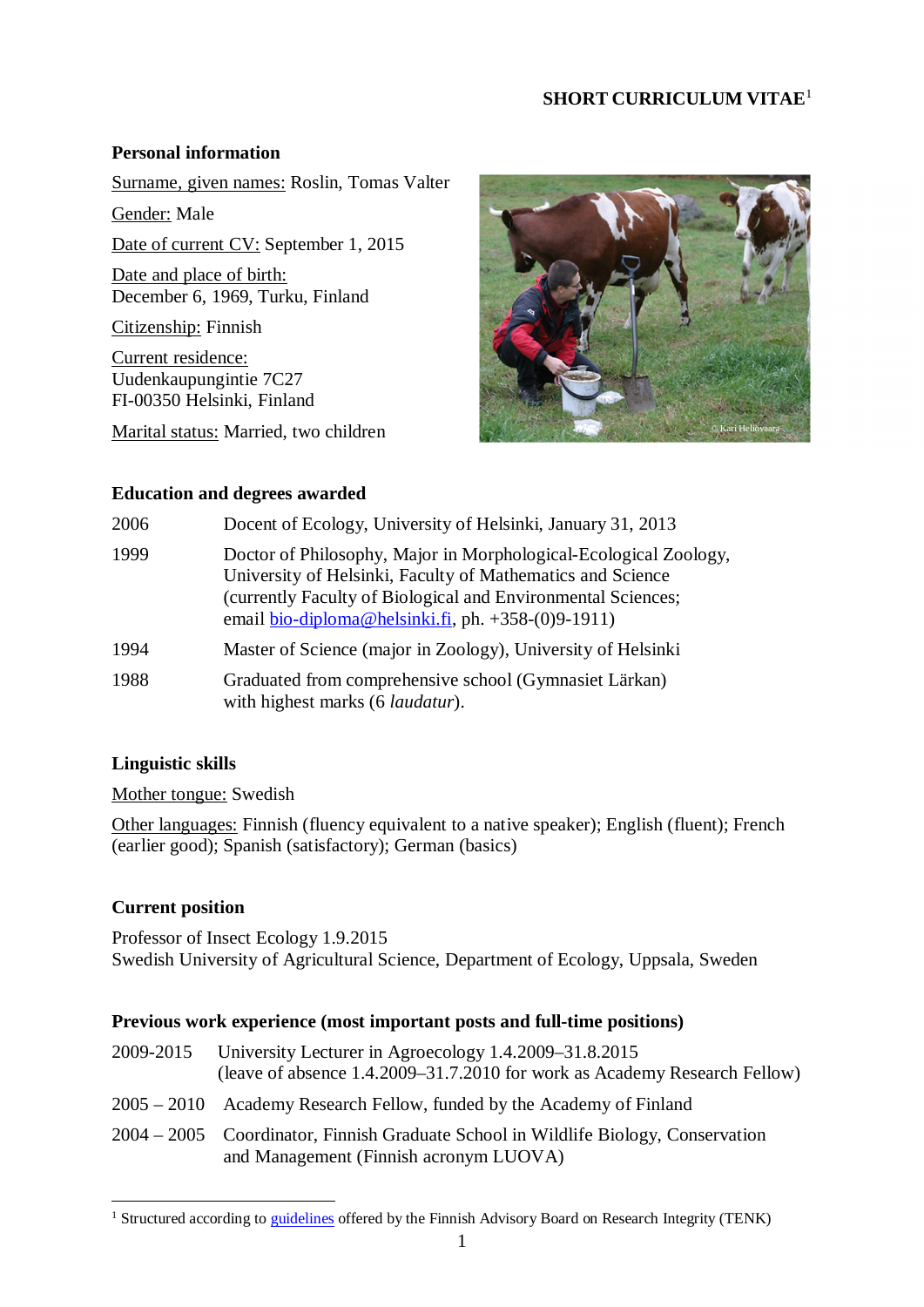- 1999 2003 Post doctoral research fellow, funded by the Academy of Finland. University of Helsinki (1999 – 2001; 2002-2003) and University of Alberta, Canada (2001 – 2002)
- 1995 1998 PhD student funded by the Finnish Graduate School in Wildlife Biology, Conservation and Management. Thesis project supervised by Academy Prof. Ilkka Hanski.

#### **Research funding, leadership and supervision**

Major research funding (competitive funding obtained over the last five years (grants  $≥5000€$  in all cases obtained as the PI):

| 2015 | Ella and Georg Ehrnrooth Foundation                                                                                                                                     | 60 000 €     |
|------|-------------------------------------------------------------------------------------------------------------------------------------------------------------------------|--------------|
| 2014 | Ella and Georg Ehrnrooth Foundation                                                                                                                                     | 60 000 $\in$ |
| 2014 | General Research Grant from the Academy of Finland,<br>project Biotic interactions in a changing Arctic                                                                 | 670 000 €    |
| 2014 | Targeted Research Grant from the Arctic Academy Programme,<br>project Exposing the long-term dynamics of Arctic ecosystems<br>by novel and transdisciplinary techniques | 774 640 €    |
| 2013 | Travel expenses for field work granted by the EU-funded<br><b>INTERACT Transnational Access programme</b>                                                               | 20 000€      |
|      | Oskar Öflund foundation                                                                                                                                                 | $6000 \in$   |
| 2012 | Carl Cedercreutz foundation                                                                                                                                             | 9440€        |
|      | Travel expenses for field work granted by the EU-funded<br><b>INTERACT Transnational Access programme</b>                                                               | 20 000€      |
| 2011 | Travel expenses for field work granted by the EU-funded<br><b>INTERACT Transnational Access programme</b>                                                               | 21 000 €     |
| 2010 | Three-year research grant from the University of Helsinki,<br>project A quantitative insect food web for the high Arctic                                                | 125 000 €    |
|      | General Research Grant from the Academy of Finland,<br>project Biodiversity change and ecosystem functioning<br>in modified landscapes                                  | $670000 \in$ |
|      | Grant related to a book in popular science,<br>Waldemar von Frenckells stiftelse                                                                                        | $6000 \in$   |

Leadership in research work:

From 2003 onwards, I have served as a principal investigator (PI) and group leader at the University of Helsinki. From 2003 to 2009, I served as one of six PIs within the Metapopulation Research Group (Centre of Excellence in Research) at the Department of Biological and Environmental Sciences. From 2009 onwards, I serve as the head of an independent research team at the Department of Applied Biology (currently the Department of Agricultural Sciences). The [group](http://www.helsinki.fi/foodwebs/) currently encompasses two post docs, two PhD students and three undergraduate students, with a variable number of research technicians hired during field seasons.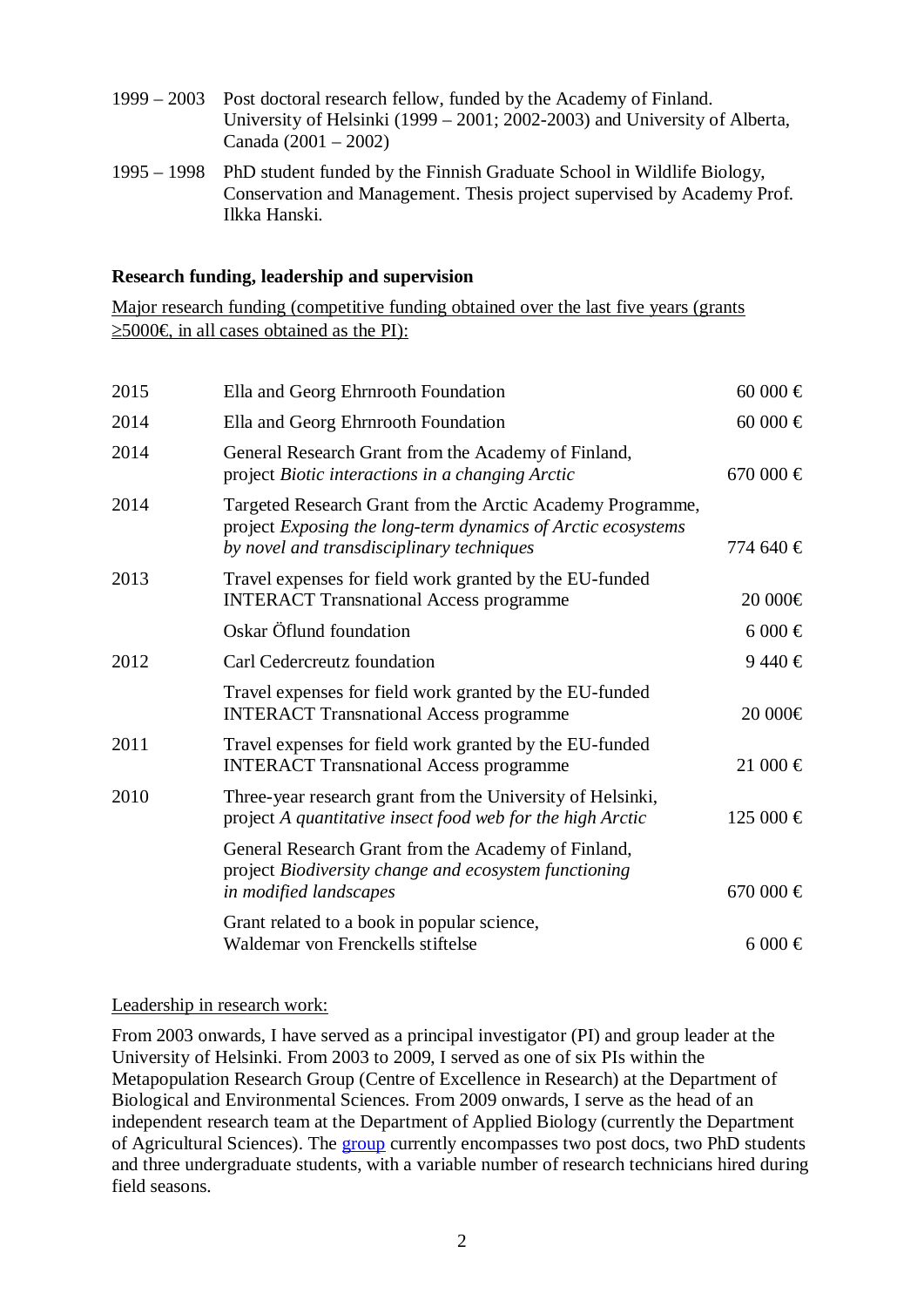### Supervision of post-doctoral researchers:

Dr Helena Wirta (2011-; graduate from the University of Helsinki) Dr Bernhard Eitzinger (2015-; graduate from the University of Göttingen) DPhil Eleanor Slade (2012-2013; graduate from the University of Oxford) Dr Riikka Kaartinen (2011-2012; graduate from the University of Helsinki)

Experience as officially appointed supervisor to doctoral students (by graduation year, in all cases as sole supervisor):

- 2011 Riikka Kaartinen: *Spatial ecology of food webs: Herbivore-parasitoid communities on the pedunculate oak*. Department of Biological Sciences, University of Helsinki
- 2010 Ayco Tack: *Spatial ecology of an oak-associated herbivore community*. Department of Biological and Environmental Sciences, University of Helsinki.
- 2007 Sofia Gripenberg: *Spatial ecology of a specialist insect herbivore*. Department of Biological and Environmental Sciences, University of Helsinki.

I currently supervise two PhD projects: Silvija Budaviciute, University of Helsinki (jointly with Prof. Mar Cabeza) and Matti Landvik, University of Turku (jointly with Prof. Pekka Niemelä).

# Experience as officially appointed supervisor to undergraduate students:

At the undergraduate level, I have supervised some ten BSc theses and some twenty MSc projects. Students completing their MSc projects with me include the following (sorted alphabetically by surname; thesis completion year in brackets): Tiina Avomaa (2006); Marianne Fred (1998); Sofia Gripenberg (2007); Bess Hardwick (2008); Tapani Hopkins (2012); Henna Kettunen (2011); Anne Koivunen (2001); Anniina Kuusijärvi (2014); Minttu Leonard (2008); Saija Lähteenmäki (2013); Elly Morriën (2004); Emilia Nordling (2010); Atte Penttilä (2012); Tähti Pohjanmies (2014); Ingrid Quintero (2004); Elina Rossi (2006); David Roth (2005); Mirjami Smalén (2012); Juha Syväranta (2010); Helena von Limburg-Stirum (née Rosenlew; 2007); Hedi Syrjälä (2007), Kristiina Visakorpi (2014).

I currently supervise two BSc and one MSc student. Given my general interest in supervision, I have given several seminar presentations on this topic.

# **Merits in teaching and pedagogical competence**

# Pedagogical training and competence:

To develop as a teacher, I have completed basic training in University Pedagogics in 2008 at the University of Helsinki (10 credits; grade 5/5), and strive to keep track of recent literature and discussion in this field. To grow as a teacher, I believe that one should always keep teaching. During funding periods as a full time researcher (1999-2003 and 2005-2010), I have therefore engaged in the development of new courses.

# Involvement in curriculum planning and in the implementation of courses:

I have served as a teacher at the University of Helsinki, Department of Biological and Environmental Sciences, at the University of Alberta (Canada), Department of Biological Sciences, and at the University of Helsinki, Department of Agricultural Sciences.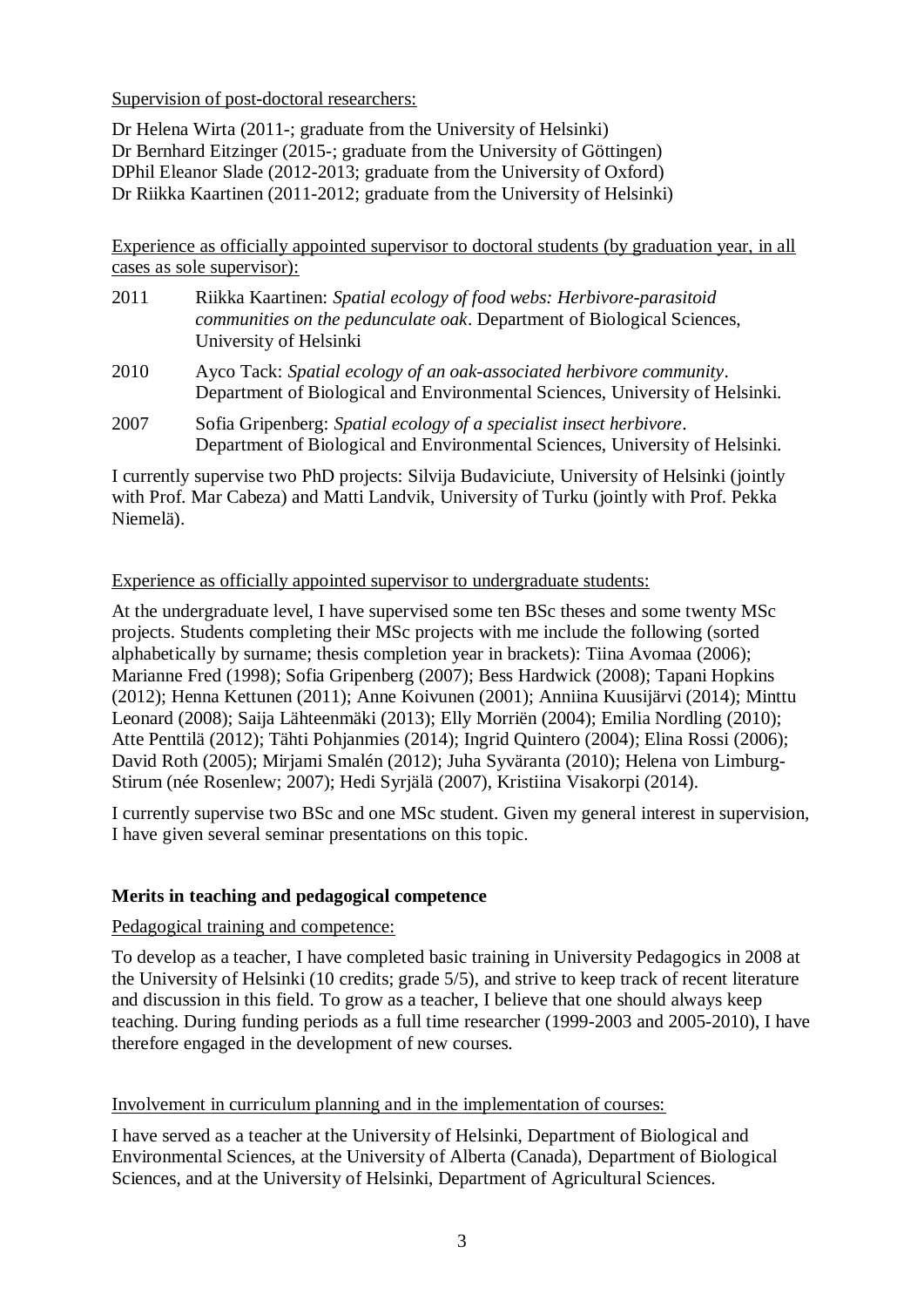At the University of Helsinki, Department of Biological and Environmental Sciences, I have taught a number of courses: In 1996, I coordinated the 12 ECTS course *The sustainable use and conservation of populations*. In 2000, 2001 and 2006, I coordinated the 10 ECTS course *Conservation Biology in Fragmented Landscapes*, and lectured parts of the course in 2003- 2009. From 2003 onwards, I have given visiting lectures in multiple lecture series and seminars. In 2009, I organized a course called *Making science matter – increasing the impact of ecological findings* (jointly with Dr Mar Cabeza).

At the University of Alberta (Canada), Department of Biological Sciences, I lectured and supervised student projects during a two-week *Field Course in Animal Ecology* (Kananaskis Field Station, Alberta; August 2002).

At the University of Helsinki, Department of Agricultural sciences, I served as a University lecturer between August 2010 and August 2015. During this period, I planned and taught two regular courses, *The Agroecosystem and Agrobiodiversity* as well as a course on the *Principles of ecology for students in agricultural sciences* (the latter in Finnish). In addition, I contributed to revising and implementing a major course on *Experimental Design and Analysis*. I also participated in teaching at a field course organized for second-year students, at multiple introductory courses etc.

At my former Department of Biological and Environmental Sciences, I served as the coordinator of the Finnish Graduate School in Wildlife Biology, Conservation and Management (*LUOVA*) from October 2004 to July 2005. Here, I planned and coordinated the training programme for over 50 PhD students. I was also responsible for establishing national and international networks for teaching at the post graduate level. Following my period as the coordinator, I have continued as an active supervisor in LUOVA, and given talks in seminars organized by the graduate school – most recently on how to grade academic theses at all levels.

#### Development of teaching methods:

The principal courses developed and currently taught by me are based on a mix of lectures, problem-based assignments and group work. I have also introduced unconventional approaches such as workshops where researchers and students interacted in small groups and apply their knowledge to e.g. practical conservation issues, as well as games where the rules are based on fundamental principles of population dynamics. The students are encouraged to search for independent information, to analyse and apply it to solving the tasks at hand, and to report their findings to their fellow students.

During my career, I have designed teaching material for a wide range of audiences. A recent achievement is the book developed for the entrance exam to our Faculty (Seppänen, M (ed.) 2012. *Maailma muuttuu – muuttuko maatalous*. [The world is changing – does agriculture change?] Unigrafia). Here, I suggested that to attract motivated students to the Department of Agricultural Sciences, we should write a new book – making it not an all-covering text book, but a stimulating presentation of topical research questions. This idea was then successfully turned into practice by the indefatigable work of editor Mervi Seppänen.

#### Teaching awards:

| 2007     | As a teacher, I have twice received a distinction from the Faculty of   |
|----------|-------------------------------------------------------------------------|
| and 2010 | Biosciences for commendable supervision of MSc theses. This distinction |
|          | from is awarded annually to a supervisor active within any field of     |
|          | Biosciences, as nominated by his/her own students.                      |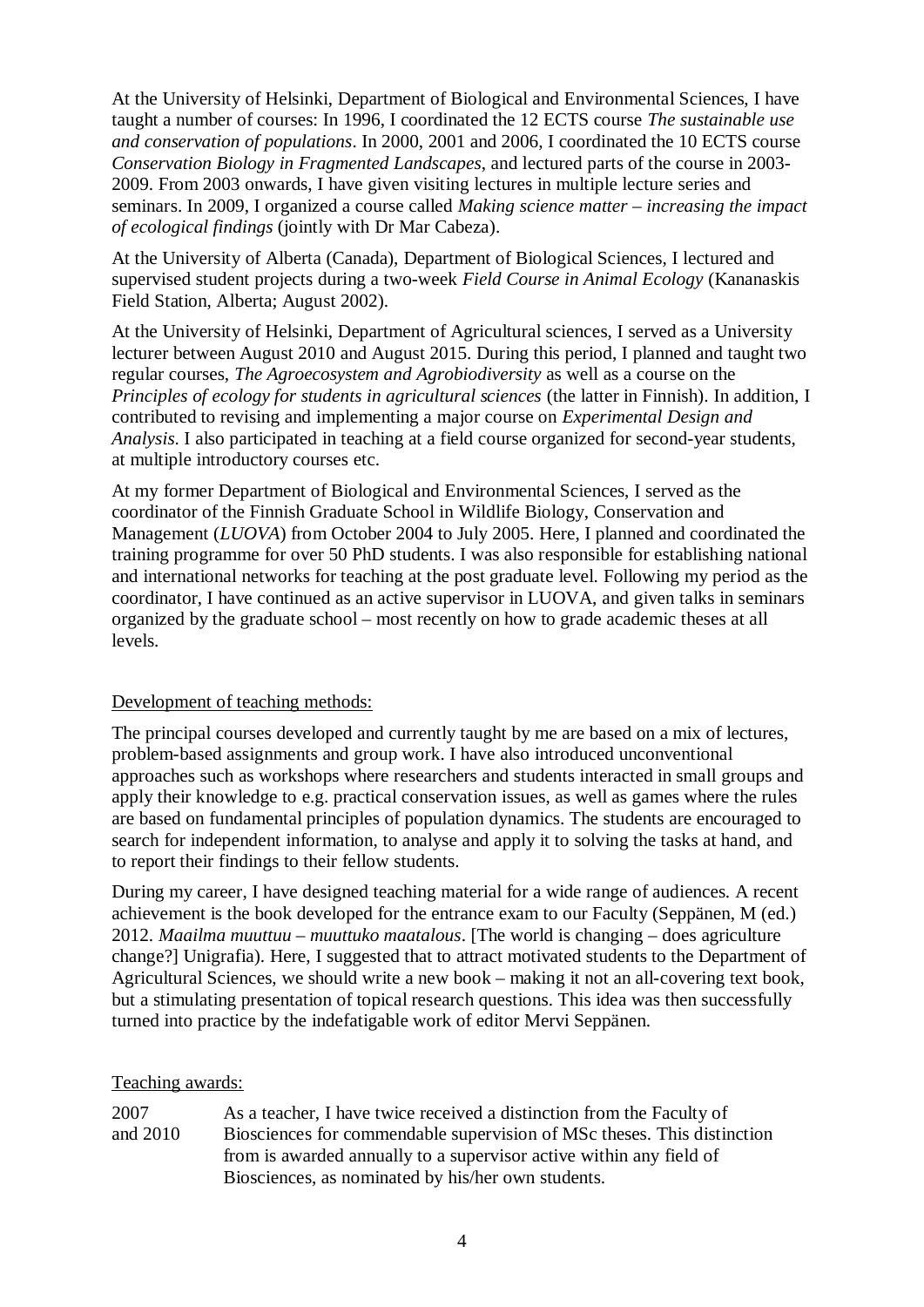### **Awards, prizes and honours**

I have received three awards related to different aspects of my research vocation:

- 2011 As a University Lecturer, I was awarded the Grand Prize (15 000  $\oplus$  of the Oskar Öflund foundation. This award is given to a single Finnish researcher across all field of science.
- 2005 As an Academy Research Fellow, I was awarded the Academy of Finland Recognition Award. This prize is awarded once a year to a single Finnish researcher among all fields of science, for excellence in research, making the researcher's work known to the general public, attracting public interest in science and taking part in the public debate.
- 1998 As a young graduate student, I was awarded Olli's prize an award offered annually to the best PhD student presentation of the year at the Department of Biological and Environmental Sciences, University of Helsinki.

# **Other academic merits**

Service as a pre-examiner or as an opponent of a doctoral dissertation, or as a member in dissertation committees: I have reviewed seven PhD dissertations, six as a pre-examiner or member of the committee, one as the opponent. As Finnish graduate schools have recently established a system of support groups for PhD candidates, I have participated in the support group of two completed theses and am currently engaged in the support of four ongoing thesis projects (one in Jyväskylä, one in Joensuu, two in Helsinki).

Evaluation of academic/scientific competence: I have reviewed four applications for docentships.

Member of international peer evaluation committees of funding applications: I have evaluated applications for the Discovery Grants Program of NSERC, Canada (2013).

Memberships and positions of trust in scientific and scholarly societies: I currently serve as a Member of the Board of *Societas Entomologica Helsingforsiensis* (1997-2001 and since 2003 onwards),

Membership in national or international expert groups, evaluation or steering committees, as well as other expert duties: I currently serve as a Member of the Board of the [LUOVA](http://www.helsinki.fi/luova/) [Doctoral Programme](http://www.helsinki.fi/luova/) (2013-), and have previously served as a member of the steering committee of two national research projects (EconTools and Fokus)

Positions as editor-in-chief, editor, or member of editorial boards of scientific and scholarly journals and publication series: I am currently a Member of the Editorial Board of *Ecological Entomology* and *Annales Zoologici Fennici*.

Referee for scientific and scholarly journals: As a part of the academic community, I have annually reviewed ten to tens of manuscripts for a total of ca 25 different journals

Administrative responsibilities at higher education institutions or at research organisations, responsibilities in the higher education community: I am currently a member of the planning committee for teaching at the Department of Agricultural Sciences, a vice member of the Faculty's committee for student selection, and a member of the board of the international and interdisciplinary Master´s Degree Programme in Environment and Natural Resources ([MENVI](http://www.helsinki.fi/menvi/)).

Invited keynote lectures abroad: In 2009, I gave a plenary a talk at the Royal Entomological Society, Oxford, UK. In October 2013, I gave a plenary lecture at the [5th International](http://www.dnabarcodes2013.org/)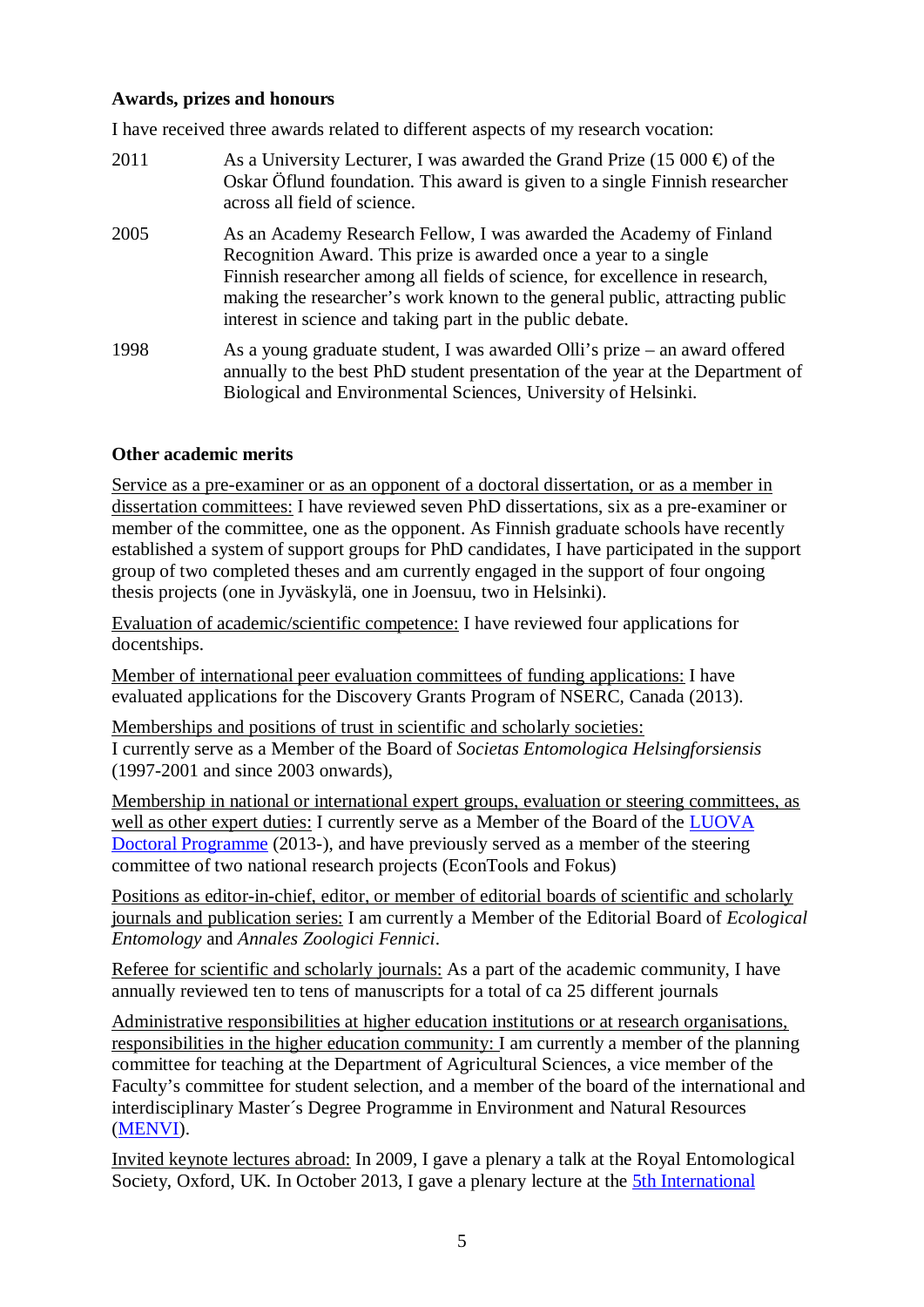[Barcode of Life Conference](http://www.dnabarcodes2013.org/) in Kunming, China. In 2014, I gave the plenary talk at the [Nordic Oikos meeting.](http://www.zoologi.su.se/nordic_oikos2014/)

Meetings organized: In 2004, I organized an international workshop on the Spatial Ecology of Insect-Plant Interactions (jointly with Dr Johan Kotze; see Roslin and Kotze 2005). This first attempt at merging the fields of metapopulation dynamics and insect-plant interactions attracted top names in the field.

### **Scientific and societal impact of research**

### Publications

As the main outcome of my research, I have published 57 papers as enlisted on the Web of Science, in journals including *Science, PNAS*, *Trends in Ecology and Evolution*, *Ecology Letters*, *Ecology*, and the *Journal of Animal Ecology*. I have also produced a number of other scientific and non-scientific book chapters and articles, as well as two books popularising my science.

### Merits related to the production and distribution of research results and research data

To diffuse my findings, I have actively engaged in knowledge transfer to the public, including some hundred radio- and television programmes, articles in newspapers and magazines, a book popularising my science, presentations in seminars aimed at the general public and visits in primary and high schools. For a summary of press coverage of a recent paper in *Science*, click [here](http://www.ibisca.net/ibisca-Science-paper-2012.htm); for media coverage of our paper in PLoS ONE, click [here](http://www.plosone.org/article/comments/info:doi/10.1371/journal.pone.0071454) I have also involved volunteers in data collection, including two nationwide projects sampling dung beetle communities across Finland (1996 and 2008; cf. Roslin, T. 2001. Large-scale spatial ecology of dung beetles. *Ecography* 24: 511-524. ), a [volunteer-based survey of gall wasps](http://www.helsinki.fi/foodwebs/tammi/) (2007), and – as the first of its kind – a manipulative field experiment implemented across the country (see Kaartinen, R., Hardwick, B. & Roslin, T. in press. Using citizen scientists to measure an ecosystem service nationwide. *Ecology*; <http://dx.doi.org/10.1890/12-1165.1>). In 2012, we implemented a [volunteer-based survey of a flagship species](http://www.helsinki.fi/foodwebs/erakkokuoriainen/) for insect conservation, the hermit beetle *Osmoderma barnabita*. Importantly, each of these projects has allowed me to collect a scientific data set unachievable by professional biologists, and to disseminate ecological findings of fundamental importance to the public.

# Merits in science communication and expert assignments in the media:

During the last few years, I have been an active teacher of science communication. In 2009, I organized a course called *Making science matter – increasing the impact of ecological findings* (jointly with Dr Mar Cabeza), as aimed at PhD students. This course was aimed at improving the communication skills of PhD students in ecology, and included prof. Stuart L. Pimm (Duke University, USA) among the visiting teachers. [The course was repeated in](http://www.helsinki.fi/luova/education/courses/science_matter.html) [September 2013.](http://www.helsinki.fi/luova/education/courses/science_matter.html)

In March 2013, I served as one of three invited scientists in a national seminar on how to communicate science to society (*[Miksi ulos tutkijankammiosta?](https://syke.etapahtuma.fi/eTaika_Tiedostot/2/TapahtumanTiedostot/623/tutkimuksenPopularisointi_ohjelma_ja_esiintyjat.pdf) [Why descend from your ivory tower]*) as organized by the Finnish Environment Centre and the University of Helsinki